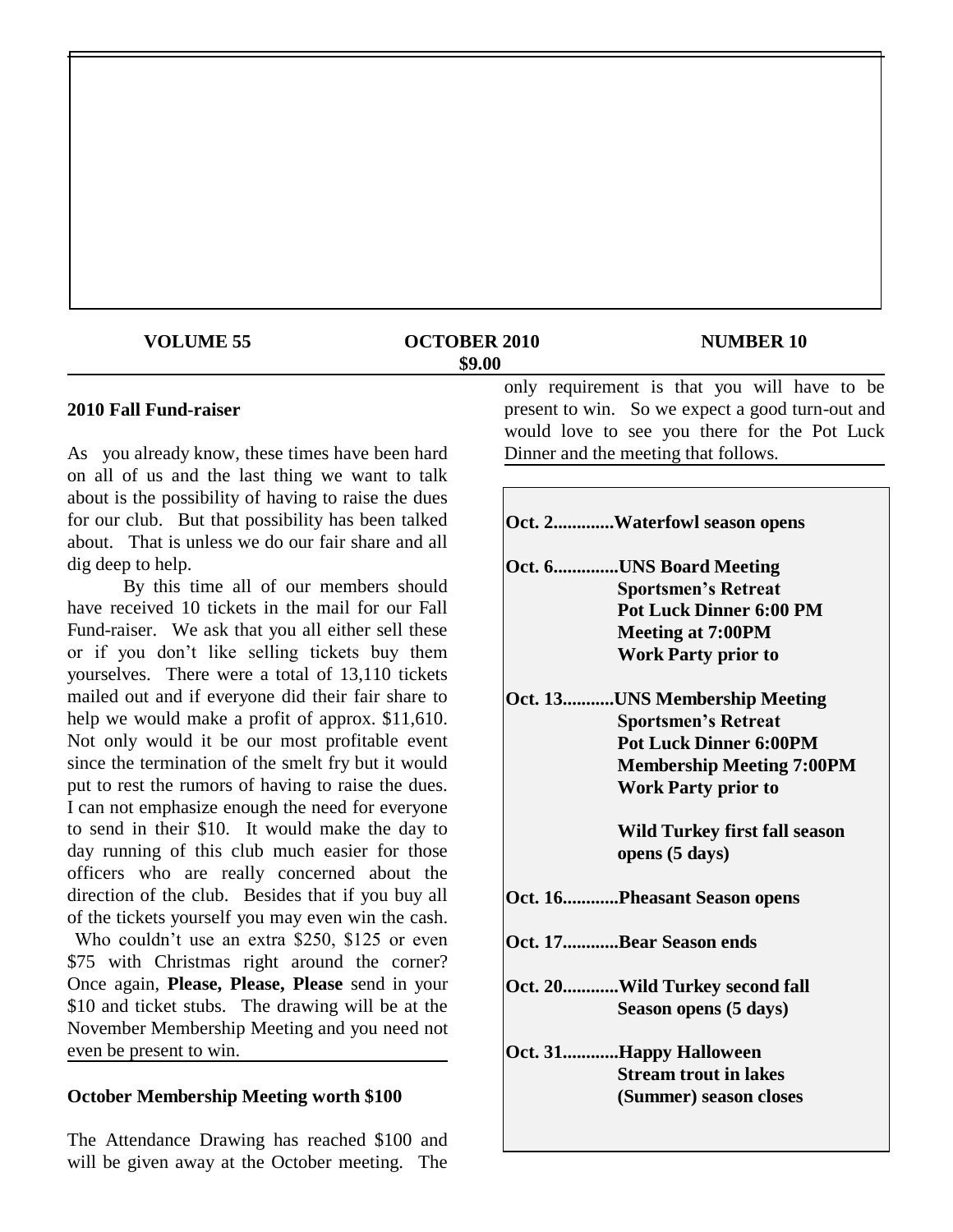### **Notes from the Stovepipe** *by Ken Norenberg © 2010*

## **It's a New Day**

Ha! It's October, prime time for outdoor Northerners – and I don"t know for sure where we are going with the Notes this month because we got a brand new stovepipe up at our place in the woods. The Genial old stovepipe had, like many of us in the passage of time become rustier and crustier, teetering around to the point where he was dangerous – not only to himself but to everyone who visited his domain when he was hot and blowing smoke. So it was time for retirement and replacement. Anybody who has been reading these notes will remember that your cross-threaded auld scribbler depended on our old stovepipe for information, entertainment, advice, and rumor too, if it appeared useful to UNS and Conservation causes. What will the new pipe do for us? I dunno. Too soon to tell. Have to wait and see what he comes up with, after he"s been fired up a few times when the mercury outside hits zero and tempers inside hit for the moon. The new pipe is straighter, sturdier, slicker and tighter and so it will probably be over-confident, under-informed, less cautious and less conservative. In that regard kind of like humans too, in that the young ones think the old ones are fools but the old ones know that the young ones are – not all of them of course and not all the time either, but as a general rule that's true. But I digress, and again, we"ll have to wait and see. Meanwhile something I've wanted to do for a long time is to dig into my NRA and sporting archives and bring to the Notes some history and insight on how things used to be...........

Seventy-five years ago, October 1935, American Rifleman magazine reported at length on the National Shooting Matches held at Camp Perry, Ohio in September. There had been no Nationals in 1932, '33, and '34 due to the Depression so 1935 was a year of exceptional excitement for U.S. shooters (kind of like 2010 and the Appleseed Program). In previous years the Nationals had been dominated by the experts of the U.S. military and police shooting teams, but depression-era "budget cuts" (sound familiar) had starved those teams of marksmanship practice ammo, and 1935 civilian individuals and teams placed at or near the top in every match. This was HUGE in 1935. Probably the most astonishing feat was Mr. Ben Comfort of St. Louis, winning the Wimbledon Cup with a perfect 100 for 20 consecutive shots at 1000 yards, beating 1480 civilian and military riflemen. He had designed his own match rifle, caliber 300 H&H magnum, for which WESTERN ballistics engineers developed a unique cartridge using the special WESTERN 180 gr. Bullet. His heavy rifle was equipped with a Winchester barrel and carried a 5-power scope. 20 shots. 1000 yards. Five power. "Truly a remarkable triumph for Mr. Comfort's skill both as designer and rifleman" – said NRA. Now you notice that WESTERN is 100% capitalized but Winchester isn't? That's because Western had recently bought bankrupt Winchester and so WESTERN was calling the shots (in more ways than one). WESTERN CTG. Co. of East Alton, Illinois had purchased eight full-page ads in American Rifleman to tout their brand and honor their winning shooters. The leading U.S. powder company in 1935 was DuPont/Remington/Peters which had purchased only five ad pages. Do we detect a little (friendly?) Competition between giant DuPont and upstart WESTERN in 1935? – to be continued. Stay tuned.

Among the differences noted between the Oct. "35 American Rifleman and the 2010 edition (arrived just a couple days ago), the current edition carries a dozen pages of comment on politics and gun control. In 1935 there was not one word about politics and only two short paragraphs on gun control. One of them reported a "liberalized" Pennsylvania statute requiring licensed hunters and fishermen to register any gun they wished to carry while hunting or fishing – "and a registration fee of 15 cents will be charged". Hoo-Boy. So much for insult and injury in 1935.

Many of today"s commercial products were available in 1935 too: Hoppe's No. 9, Woolrich and Pendleton wool shirts at \$4-\$8, 3-in-one oil, box of 100 Gov"t 30-06 ctgs. at \$2.25, and Four Star Lincoln Hotel in NYC offered 1400 rooms WITH BATH and RADIO at \$2.50 single and \$3.50 double. Lots of classifieds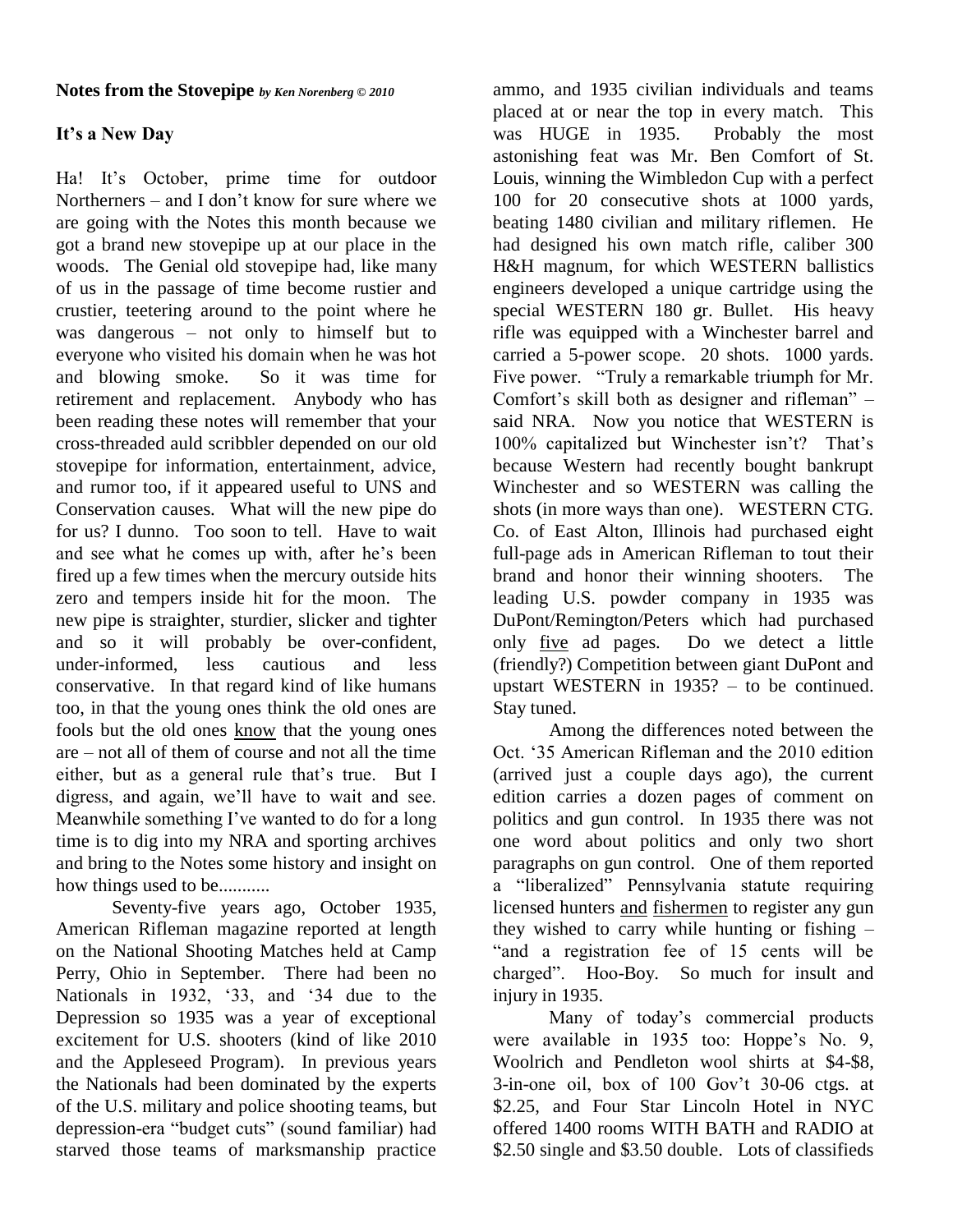offering guns of all kinds, many at distressed prices. Tough times for the sportsmen.

Next Month: Deer Time

## **Range Use for October The Minnesota Conservation Federation**

We have been getting quite a few phone calls asking about the MCF option on the Membership Application so I decided to do a little article on it.

## **What is the MCF**

The Minnesota Conservation Federation is a "common sense" conservation organization made up of hunters, anglers and others dedicated to the enjoyment of the ethical use of our natural resources.

The MCF has attempted to provide effective leadership for key conservation efforts through educational programs, legislative counsel, mobilizing support from our individual members, affiliate sportsmen"s clubs, state wide conservation groups and the wider public and through our affiliation with the National Wildlife Federation.

The Minnesota Conservation Federation was founded in 1936 as a state affiliate of the National Wildlife Federation. It was at the time of the Dust Bowl. Forests withered, marshes disappeared, and there was real concern that the continent"s waterfowl could be headed for extinction. MCF was formed with the idea of uniting hunters and anglers, campers, hikers, as well as, other outdoor enthusiasts behind the "idea of conservation".

Over the years MCF has supported programs that attempts to educate the public about Minnesota"s wonderful diverse natural resources.

We publish Minnesota Out of Doors (MOOD) magazine to keep our members informed about ongoing conservation issues.

Walk on the Wildside (WOW) is published for upper elementary school students. It is focused on learning about our Minnesota forests, wildlife and waters.

MCF works hard every day to protect wildlife, land and water habitat through acquiring and protecting WMAs and securing funding for Reinvest Minnesota (RIM). We work to ensure that the National clean Water Act remains on **Oct. 16-17,** Fall Fund-raiser Sight-in, all day **Oct. 23-24,** Fall Fund-raiser Sight-in, all day **Oct. 30-31,** Fall Fund-raiser Sight-in, all day

target in order to protect our vital wetlands and headwater streams. We work to ensure that our public lands are managed in a balanced way that ensures these treasurers are as productive for their fish and wildlife resources as they are for their natural beauty.

The mission of the MCF can best be summed up in the pledge that is offered before every meeting of the organization: "I give my pledge as an American to save and faithfully defend from waste the natural resources of my country, its air, soil, and minerals, its forests, waters, and wildlife.

### **Who is the MCF**

The Minnesota Conservation Federation is a membership organization that consists of 35 local sportsmen"s clubs, seven statewide organizations, and 285 independent members. The mission of the organization is to provide and protect access to the great out of doors for Minnesotans through public action and private contributions. The MCF is a state affiliate of the National Wildlife Federation that works nationally on conservation, environmental, and habitat projects and policies.

Why should you care about MCF and why should you consider either joining or donating your time, sponsorship, or money to the organization? Because these are just a few things we have accomplished since 1936:

- $\cdot$  Established the 1<sup>st</sup> gun safety classes in MN.
- · Worked for years to have hundred of thousand of acres of Consolidated Conservation lands in northwestern MN saved and protected as Wildlife Management Areas, where hunting is allowed and habitats are protected.
- Extended pheasant season.
- · Established a dove season.
- · Opposed deer winter feeding.
- · Pass and maintain a strong Wetlands Conservation Act to protect wetlands from development and agricultural pressures.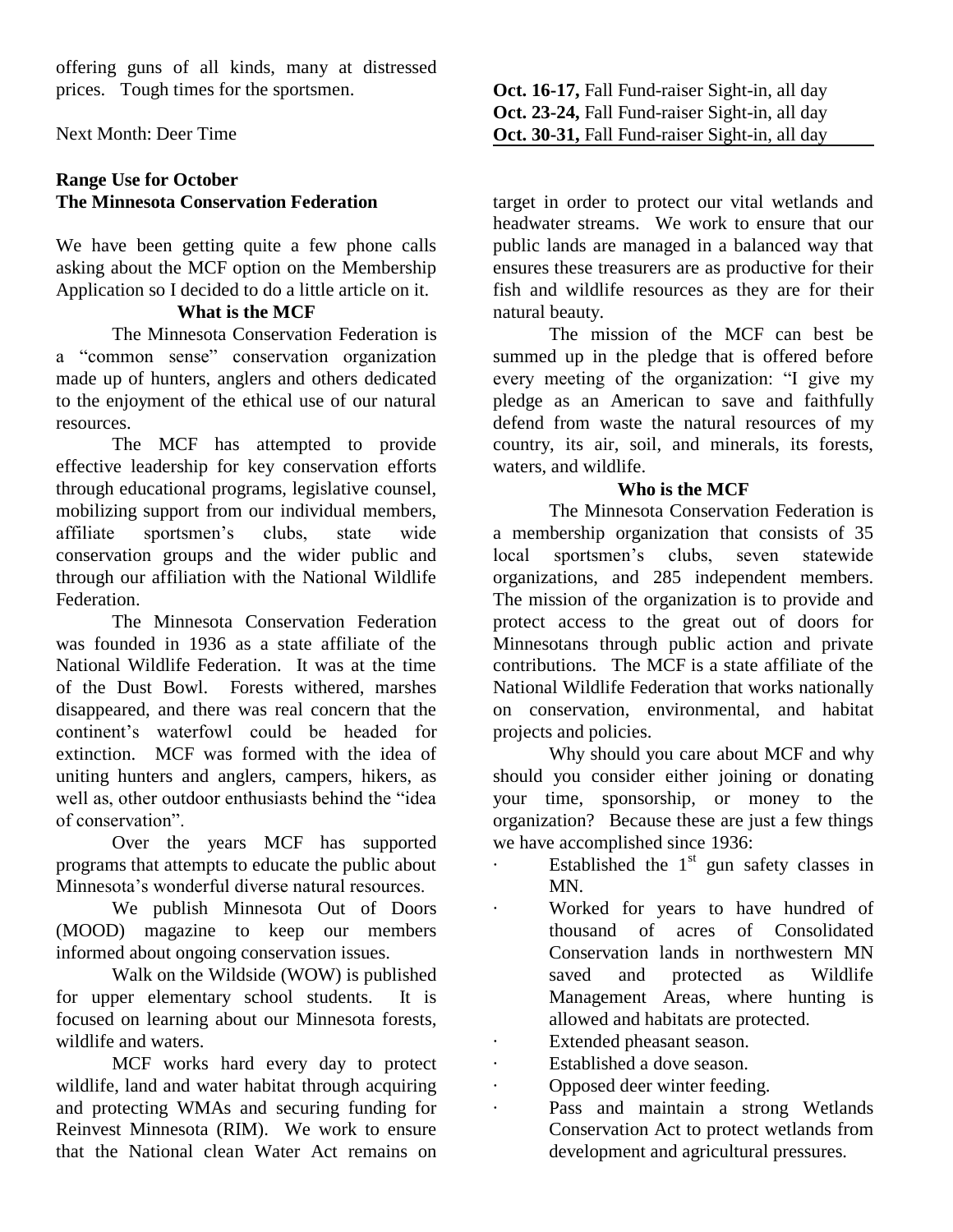- · Passage of a constitutional amendment to protect the right to hunt and fish in MN.
- · Working on stronger laws, rules, and policies for stream and ditch buffers.
- · De-listing of the gray wolf and DNR management plan.
- · Worked hard on the passage of legislation to protect gun clubs in terms of land use changes and development pressures.
- · Worked for 10 years to get the constitutional amendment to dedicate a portion of a sales tax increase for habitat, hunting, fishing, the environment, and clean water.

**Next Month: Local Sportsmen's Clubs the key!**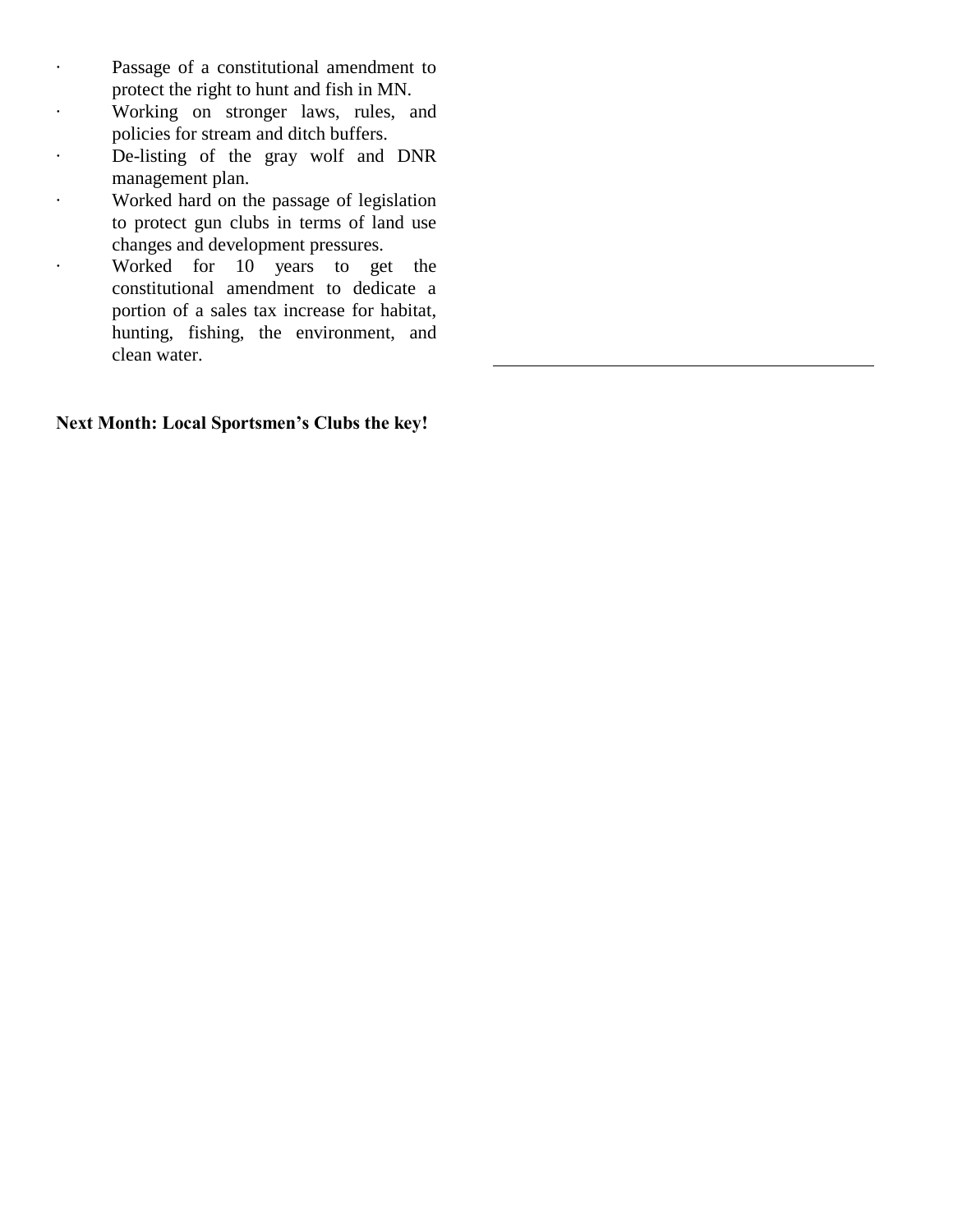United Northern Sportsmen Editor: Joe Roberts

234 E. Orange St.

Duluth, MN 55811<br>
UNITED NORTHERN SPORTSMEN'S NEWS **2010 EXECUTIVE BOARD**<br>*Editor: Loe Roberts* 

# *Editor: Joe Roberts*<br> **RETURN SERVICE REQUESTED**

**Webmaster: Eric Hansen**<br> *Webmaster: Eric Hansen*<br>
4182 Ridge Circle, Hermantown, MN 55811, 831-8646<br> **OFFICERS:** President: Jim Lemmerman<br>6316 Nashua St., Duluth, MN 55807 624-3847<br>Vice-President: Kevin Stern<br>5158 LaVaque Jot. Rd., Duluth, MN 55811 729-7496 **Secretary: Ashley Fletcher**<br>2629 W. 5th St., Duluth, MN 55806, 348-4091 **Treasurer: Cindy Craig** 2805 Wellington St. Duluth, MN 55806, 624-0069 **Sgt-at-Arms: Kevin Waino** 2130 Water St., Duluth, MN 55812 728-0196 **Membership Secretary: Sandy Roberts** 234 E. Orange St., Duluth, MN 55811, 722-2711 **TRUSTEES: Leland Levin<br>1421 N. 9<sup>th</sup> Ave. E., Duluth, MN 55805, 612-720-5595<br><b>Chuck Cieluch**<br>4801 Oakley St., Duluth, MN 55804, 525-5547 **Ken Norenberg** 114 Pleasant View Rd., Duluth, MN 55803, 728-4173 **Jim Jensen**<br>
1211 N. 8<sup>th</sup> Ave. E., Duluth, MN 55805, 391-4822<br> **Dan Smestad**  6226 E. Superior St., Duluth, MN 55804, 525-3669 **Dan Woollett** 314 Agete St., Cloquet, MN 55720, 590-7076 Mike Drager<br>
6657 Brookmere Road, Duluth, MN 55803, 721-3214<br> **CU--L NL0400** 

#### **Club Notes**

Sept. 8<sup>th</sup>, 2010 Members Meeting

Meeting called to order by President Jim Lemmerman who led us in the Conservation Pledge. Board Members present were Jim Lemmerman, Kevin Stern, Ashley Fletcher, Cindy Craig, Kevin Waino, Sandy Roberts, Eric Hansen, Joe Roberts, Mike Foy, Jim Jensen, Dan Smestad, Judy Foy and Bob Curtis.

Motion was made by Sandy Roberts to suspend the normal order of business for our Guest Speaker, Mike Schrage,  $2<sup>nd</sup>$  by John Bathke and carried. Mike Schrage spoke about moose population research that he has taken part in. Very informative. Thank you for coming to speak to us. **Agenda**: Motion was made by John Bathke to approve the agenda with additions,  $2<sup>nd</sup>$ by Cindy Craig, carried. **Secretary's Report**: Motion was made by Sandy Roberts to accept the Secretary's Report, 2nd by Cindy Craig, carried. **Treasurer's Report:** Checkbook balance is \$5,236.39, Regular Savings Acct. is \$5.00, Money Market Acct. \$14,480.20, Building Fund \$2,191.29, with a total of all available funds of \$21,912.88. Motion made by John Bathke to approve the treasurer"s report and to pay the bills,  $2<sup>nd</sup>$  by Mike Foy and carried. **Membership Secretary**: Current membership is 1748. **Committee Reports: Web Master Report** - Updated the range use page. Youth Day pictures will be added soon. **Retreat Improvements** - Secured tables on range, purchased amp for garage, and our trap shooter is being fixed. **Grant Committee** - Nothing new to report. **Promotional Committee** - nothing new to report. **By-laws Committee** - Went through the first reading/viewing of the by-laws changes. **Awards Committee** - Dan Woollett turned in his 200+ volunteer hours. Ted Johnson turned in his volunteer hours reaching 500 hours. **Old Business**: **Garage** 

**Shelves** - Fred Freeman built shelves in the garage. We are going to ask him to build some more. **22's needing repair** - Currently 4 of our guns are at the gun smith to be repaired. **MN Dept. of Health** - Kevin Stern brought up a request by the MN Dept. of Health regarding a form that needs to be filled out for the campgrounds and the fees that need to be paid. Kevin Stern and Leland Levin will follow up with the Dept. of Health. **Gravel** - we can get more gravel as soon as the crusher at the gravel pit is repaired. Mike Foy will deliver gravel. **Gnesen Newsletter** - All paperwork for the Gnesen Newsletter has been filled out and sent in. **New Business: Fall Fund-Raiser -** John Bathke volunteered to be our chairperson. **Rifle Sight-in** - Kevin Waino and Kevin Stern will co-chair this event. **Garage wiring** - motion was made by Joe Roberts to spend up to \$150 for some wiring and electrical equipment for the garage.  $2<sup>nd</sup>$  by Mike Foy and carried. **Sam's Club** - our renewal date is November 20. Motion was made by Dan Smestad to renew our membership at Sam's Club, 2<sup>nd</sup> by John Bathke and carried. **Duluth Deer Classic** - The Duluth Deer Classic will be held Feb.  $16<sup>th</sup>$  through Feb.  $20<sup>th</sup>$  at the DECC. Motion was made by Kevin Stern not to partake in the Duluth Deer Classic this upcoming year, 2<sup>nd</sup> by Kevin Waino, carried. Mentoring - We have been invited by the Duluth Retriever Club to attend a meeting on how to get more youth involved in outdoors and conservation, etc. Jim Lemmerman and John Bathke will attend meeting representing UNS. **Computer** - Motion was made by Bob Curtis to reimburse Cindy Craig \$150 for her computer repair, 2 nd by John Bathke and carried. **Correspondence** shared. **Attendance Drawing** - \$20, Sandy Roberts. **Progressive Drawing** - Stephen Carlson, not in

attendance to win. **Motion to Adjourn** - motion nade

**PRSRT STD US Postage PAID Permit 49 Duluth, MN**